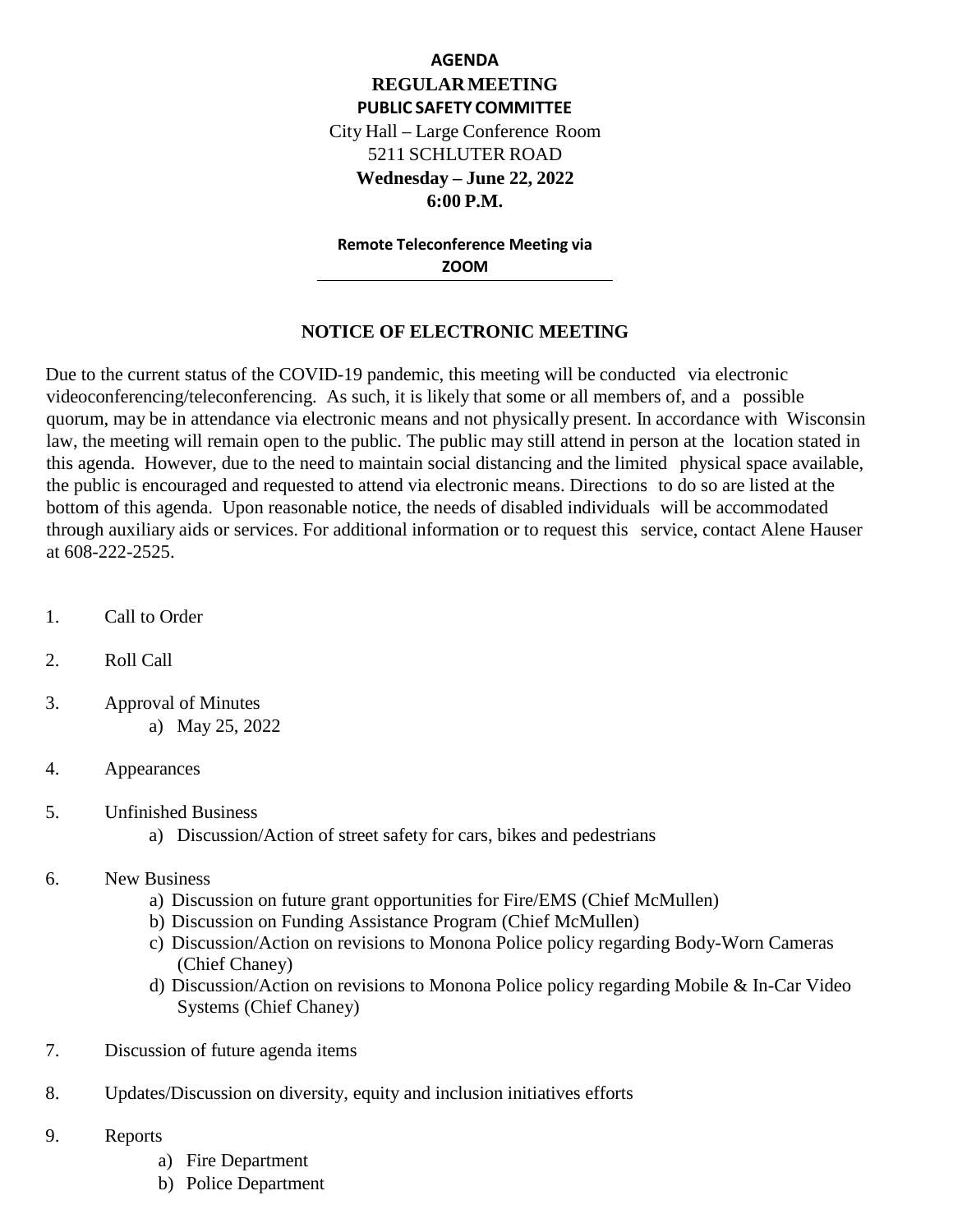- c) Building and Code Inspection (as requested)
- d) Police and Fire Commission
- 10. Next meeting date: July 27, 2022
- 11. Adjournment

## **DIRECTIONS TO ATTEND MEETING ELECTRONICALLY**

You may attend via videoconference at

<https://us02web.zoom.us/j/89207329374?pwd=Vmc5T2Q2NUJPejk4bzU5b24xOVQrdz09&from=addon> by downloading the free Zoom program to your computer at [https://zoom.us/download.](https://zoom.us/download) At the date and time of the meeting log on through the Zoom program and enter **Meeting ID: 892 0732 9374 Passcode: 270742**

You may attend via telephone conference by calling the following phone number:

PHONE NUMBER: 1-312-626-6799 / MEETING ID: 892 0732 9374 FOLLOWED BY: 270742

Please mute your phone when not speaking to ensure best possible audio quality.

## **PUBLIC APPEARANCE BY ZOOM**

Persons interested in publicly appearing before the Public Safety Committee via computer or phone on the Zoom application are asked to submit an [Appearance](https://www.mymonona.com/FormCenter/CommitteeApplication-11/Appearance-Before-a-Committee-Citizen-Co-82) Before a Committee form so that we can accommodate all online and phone requests to speak. Please submit your form as soon as possible. Requests will be accepted before and during the meeting until the Appearances section is closed. Requests submitted after the Appearances section is closed will not be able to speak. Link to form: [https://www.mymonona.com/FormCenter/CommitteeApplication-11/Appearance-Before-a-Committee-](https://www.mymonona.com/FormCenter/CommitteeApplication-11/Appearance-Before-a-Committee-Citizen-Co-82)[Citizen-Co-82](https://www.mymonona.com/FormCenter/CommitteeApplication-11/Appearance-Before-a-Committee-Citizen-Co-82)

## **WRITTEN COMMENTS**

You can send written comments on agenda items by emailing [bchaney@ci.monona.wi.us](mailto:bchaney@ci.monona.wi.us)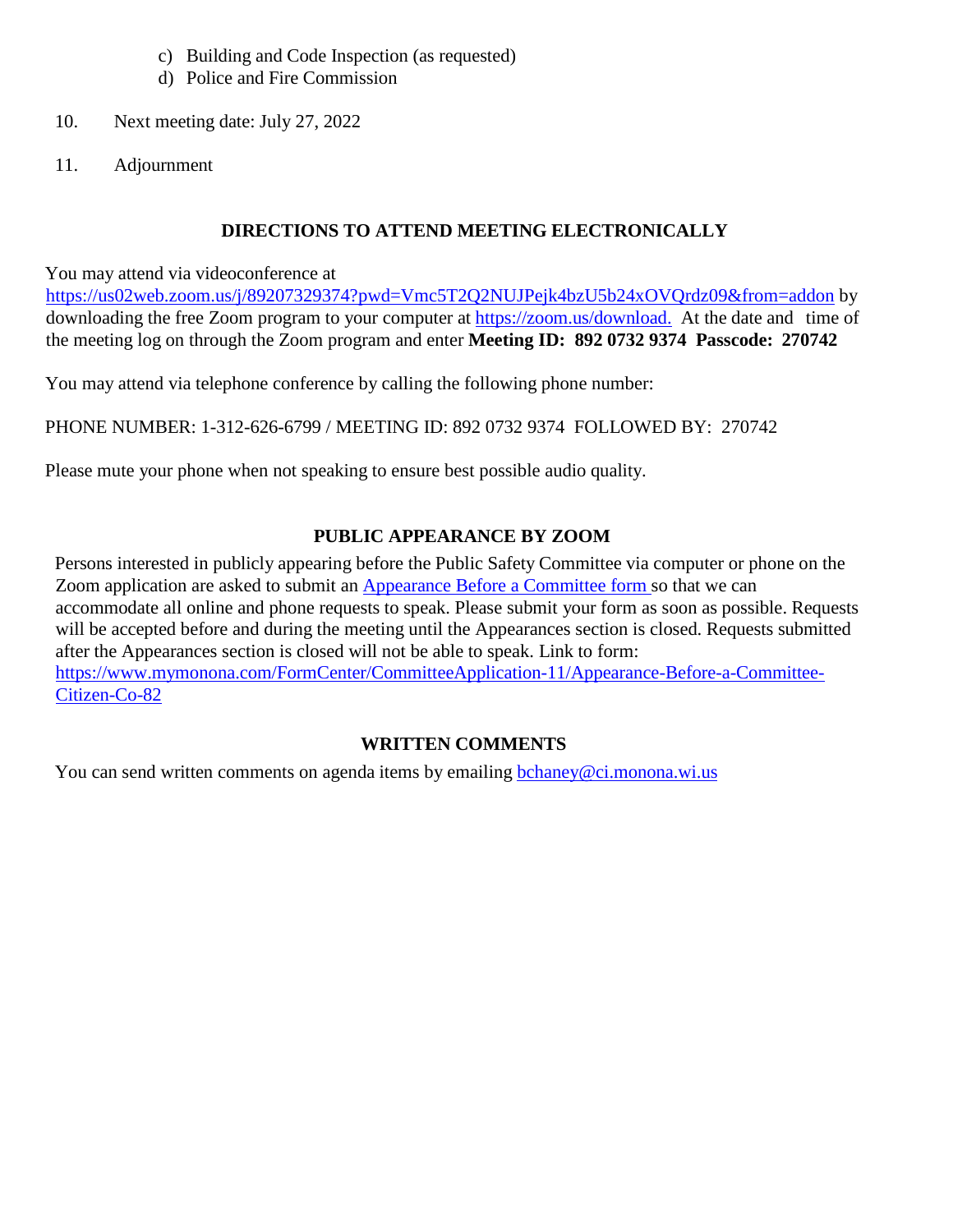## **CITY OF MONONA PUBLIC SAFETY COMMITTEE ZOOM 5211 Schluter Road Wednesday-May 25, 2022 6:00P.M,**

#### **MINUTES**

#### **1. Call to Order**

**a)** Chair Thomas called the meeting to order at 6:00pm

## **2. Roll Call**

- **a)** Committee Member present: Kathy Thomas, Connie Miley, Angela Davis, Jim Bisbee, Larry Reed, Joe Fontaine, Alder Teresa Radermacher, Mark Zwart
- **b)** Committee Members absent: Chris Henderson
- **c)** Staff present: Fire Chief Jerry McMullen, Assistant Chief Sara Deuman, Lt C. Wiegel

#### **3. Approval of Minutes**

**a**) Fontaine motion, 2<sup>nd</sup> Davis. Minutes approved by unanimous vote.

#### **4. Appearances**

- a) Mary Delaney 5108 Mesa Road provided comments and inquiries regarding Lexipol Canine policy
- **5. Unfinished Business**
	- **a)** No discussion
- **6. New Business**
	- **a)** Discussion/Action on the creation of part-time Police Officer positions (Chief Chaney Austin)
	- Miley motion, 2<sup>nd</sup> Reed. Committee approved to recommend policy to Council as submitted by Chief.to recommend creation of PT Officers and budget amendment to Council.

\*\*At the request of Chief, a meeting recap was provided by Chief BCA for those watching the recording at home. Chief BCA realized that he neglected to hit record for the meeting until this moment\*\*

- **b)** Discussion/Action on revisions to the Monona Police policy regarding Canine Use (Chief Chaney Austin)
- Zwart motion, 2<sup>nd</sup> Fontaine. Committee approved to recommend policy to Council as submitted by Chief.
- **c)** Discussion/Action on revisions to the Monona Police policy regarding Citizen Complaints (Chief Chaney Austin)
- Bisbee motion, 2<sup>nd</sup> Davis. Committee approved to recommend policy to Council as submitted by Chief.

#### **7. Discussion of future agenda items.**

More MOPD polices will be referred for future meetings.

#### **8. Updates/Discussion on diversity, equity and inclusion initiatives efforts**

- **9. Reports**
	- **a) Fire department**

No update this month.

- **b) Police Department**
	- Public Safety Building update. Site feasibility study still on-going. Likely continuing through June. Also exploring current City Hall footprint as an alternative option to review. Update provided on the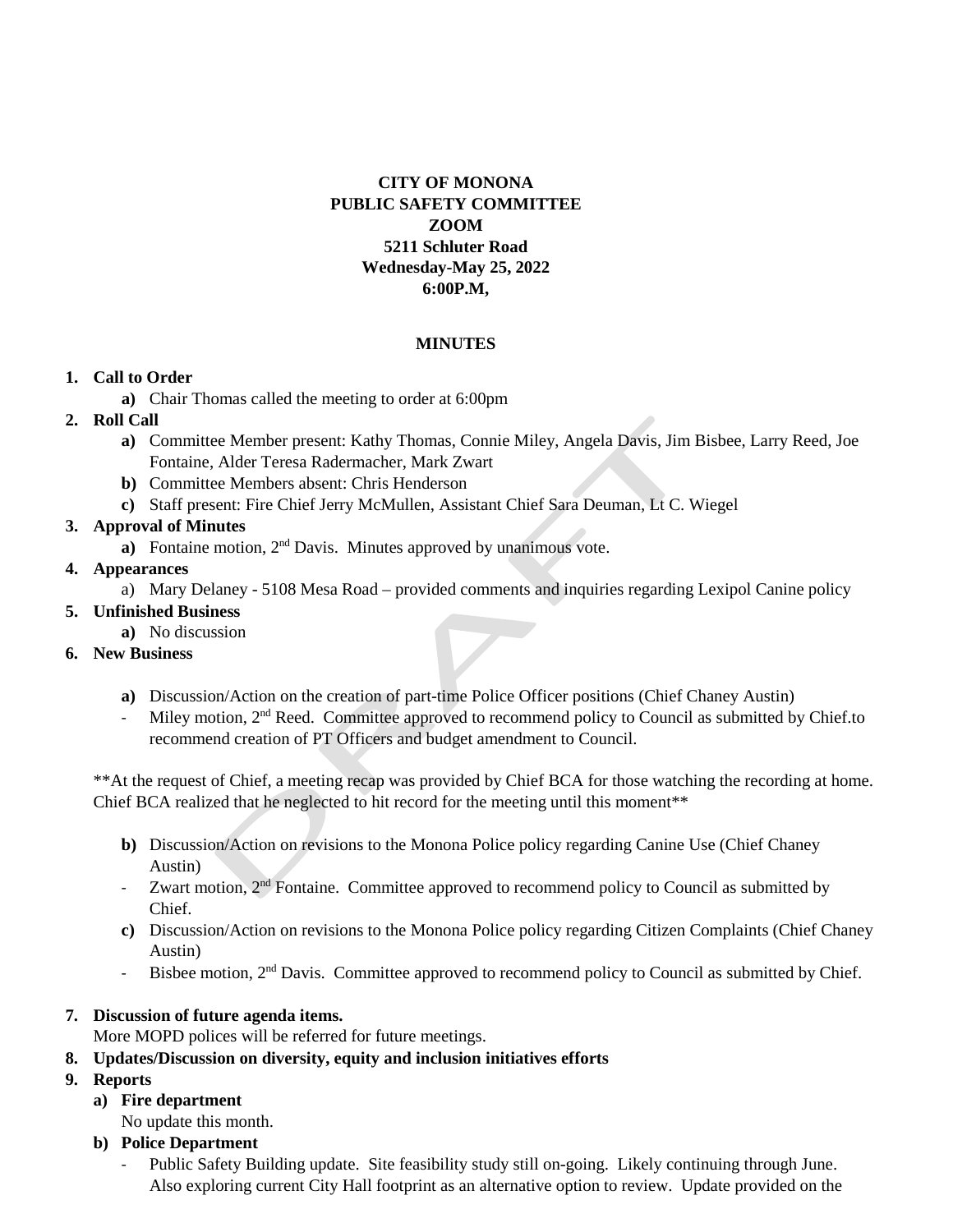details for the Memorial Day Parade. Spoke on recent mass shootings and support provided to our public and private schools.

- **c) Building and Code Inspection**
- **d) Police and Fire Commission** Annual meeting is on June 6, 2022 at 5:15pm
- **10. Next meeting date:** June, 22 2022 at 6pm

#### **11. Adjournment**

Motion Fontaine, 2<sup>nd</sup> Reed. Passed by Committee.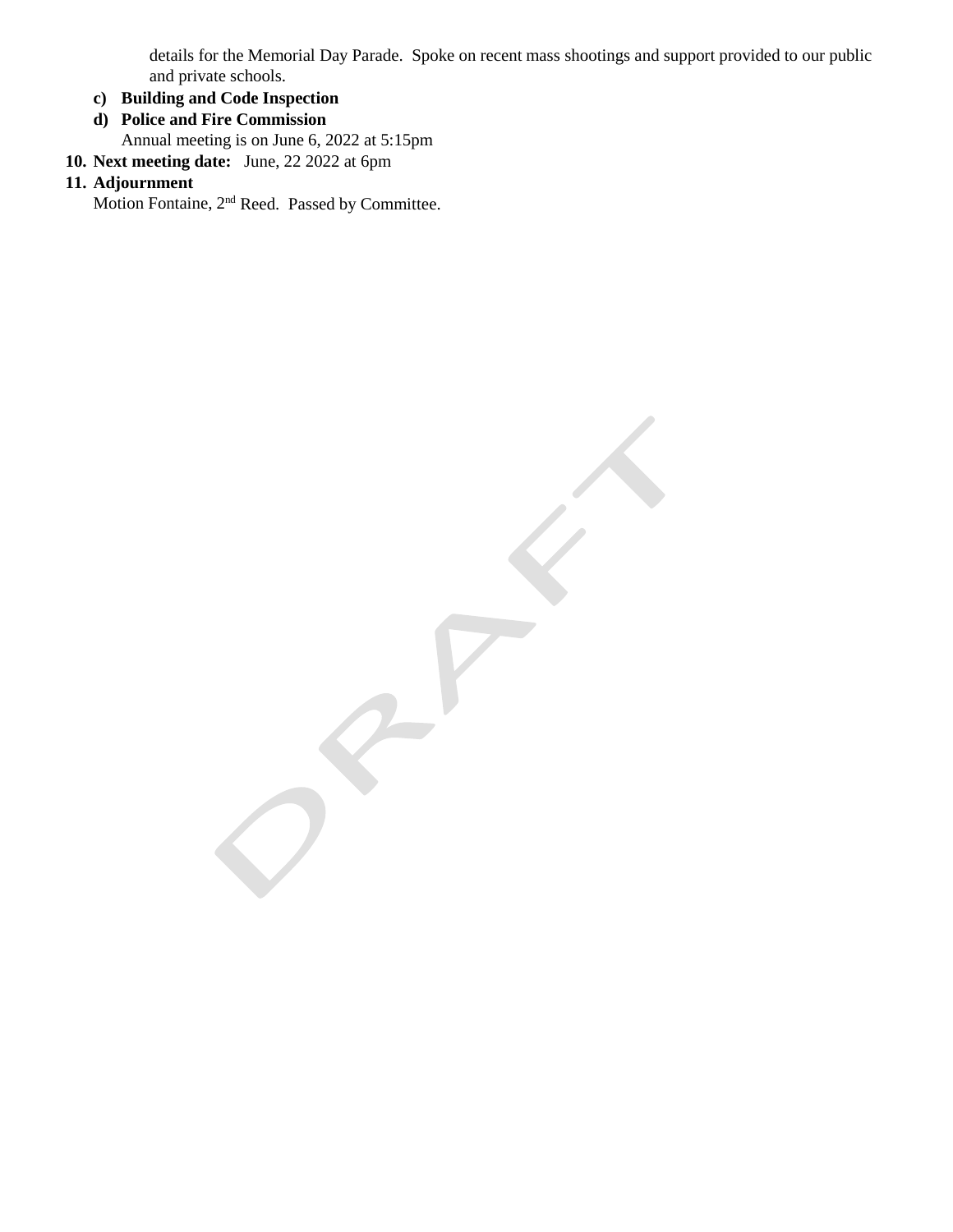# **Portable Audio/Video Recorders**

## **423.1 PURPOSE AND SCOPE**

## **State**

This policy provides guidelines for the use of portable audio/video recording devices by members of this department while in the performance of their duties. Portable audio/video recording devices include all recording systems, whether body-worn, hand-held, or integrated into portable equipment (Wis. Stat. § 165.87).

This policy does not apply to mobile audio/video recordings, interviews, or interrogations conducted at any Monona Police Department facility, authorized undercover operations, wiretaps, or eavesdropping (concealed listening devices).

## **423.2 POLICY**

## **Best Practice**

The Monona Police Department may provide members with access to portable recorders, either audio or video or both, for use during the performance of their duties. The use of recorders is intended to enhance the mission of the Department by accurately capturing contacts between members of the Department and the public.

## **423.3 ADMINISTRATOR**

## **State MODIFIED**

The Chief of Police or the authorized designee should designate an administrator coordinator responsible for (Wis. Stat. § 165.87):

- (a) Establishing procedures for the security, storage, and maintenance of data and recordings.
- (b) Establishing procedures for accessing data and recordings.
- (c) Establishing procedures for logging or auditing access.
- (d) Establishing procedures for transferring, downloading, tagging, or marking events.
- (e) Coordinating with the Training Officer to provide training on this policy to:
	- 1. Officers who are authorized to use portable audio/video recorders.
	- 2. Members of the Department who use, maintain, store, or are responsible for the release of records and recordings.
- (f) Periodically reviewing the Department's practices relating to the use, maintenance, and storage of body cameras and data to confirm compliance with this policy.
- (g) Ensuring this policy is available to the public on the Department's website.

## **423.4 MEMBER PRIVACY EXPECTATION**

**Best Practice**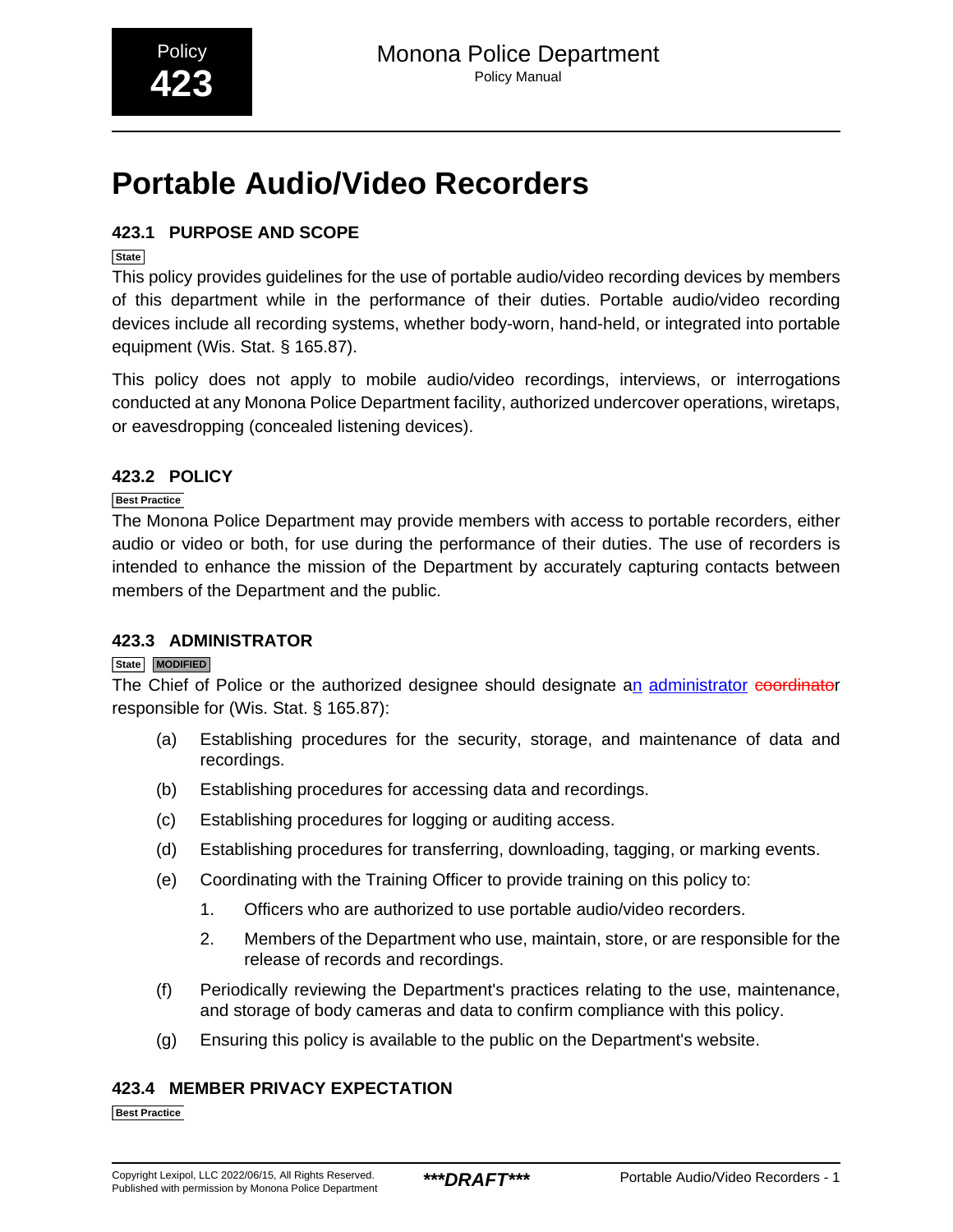## Monona Police Department Policy Manual

## Portable Audio/Video Recorders

All recordings made by members on any department-issued device at any time, and any recording made while acting in an official capacity of this department regardless of ownership of the device it was made on, shall remain the property of the Department. Members shall have no expectation of privacy or ownership interest in the content of these recordings.

## **423.5 MEMBER RESPONSIBILITIES**

#### **Discretionary MODIFIED**

Prior to going into service, each uniformed field officer member will be responsible for making sure that he/she is equipped with a portable recorder issued by the Department, and that the recorder is in good working order. If the recorder is not in working order or the member becomes aware of a malfunction at any time, the member shall promptly report the failure to thier his /her supervisor and obtain a functioning device as soon as reasonably practicable. Uniformed members should wear the recorder in a conspicuous manner whenever practical. or otherwise notify persons that they are being recorded, whenever reasonably practicable.

Any member assigned to a non-uniformed position may carry an approved portable recorder at any time the member believes that such a device may be useful. Unless conducting a lawful recording in an authorized undercover capacity, non-uniformed members should wear the recorder in a conspicuous manner when in use or otherwise notify persons that they are being recorded, whenever reasonably practicable.

When using a portable recorder, the assigned member shall record his/her name, identification number and the current date and time at the beginning and the end of the shift or other period of use, regardless of whether any activity was recorded. This procedure is not required when the recording device and related software captures the user's unique identification and the date and time of each recording.

Members should document the existence of a recording in any report or other official record of the contact, including any instance where the recorder malfunctioned or the member deactivated the recording. Members should include the reason for deactivation.

## **423.6 ACTIVATION OF THE AUDIO/VIDEO RECORDER**

#### **Best Practice**

This policy is not intended to describe every possible situation in which the portable recorder should be used, although there are many situations where its use is appropriate. Members should activate the recorder any time the member believes it would be appropriate or valuable to record an incident.

The portable recorder should be activated in any of the following situations:

- (a) All enforcement and investigative contacts including stops and field interview (FI) situations
- (b) Traffic stops including, but not limited to, traffic violations, stranded motorist assistance and all crime interdiction stops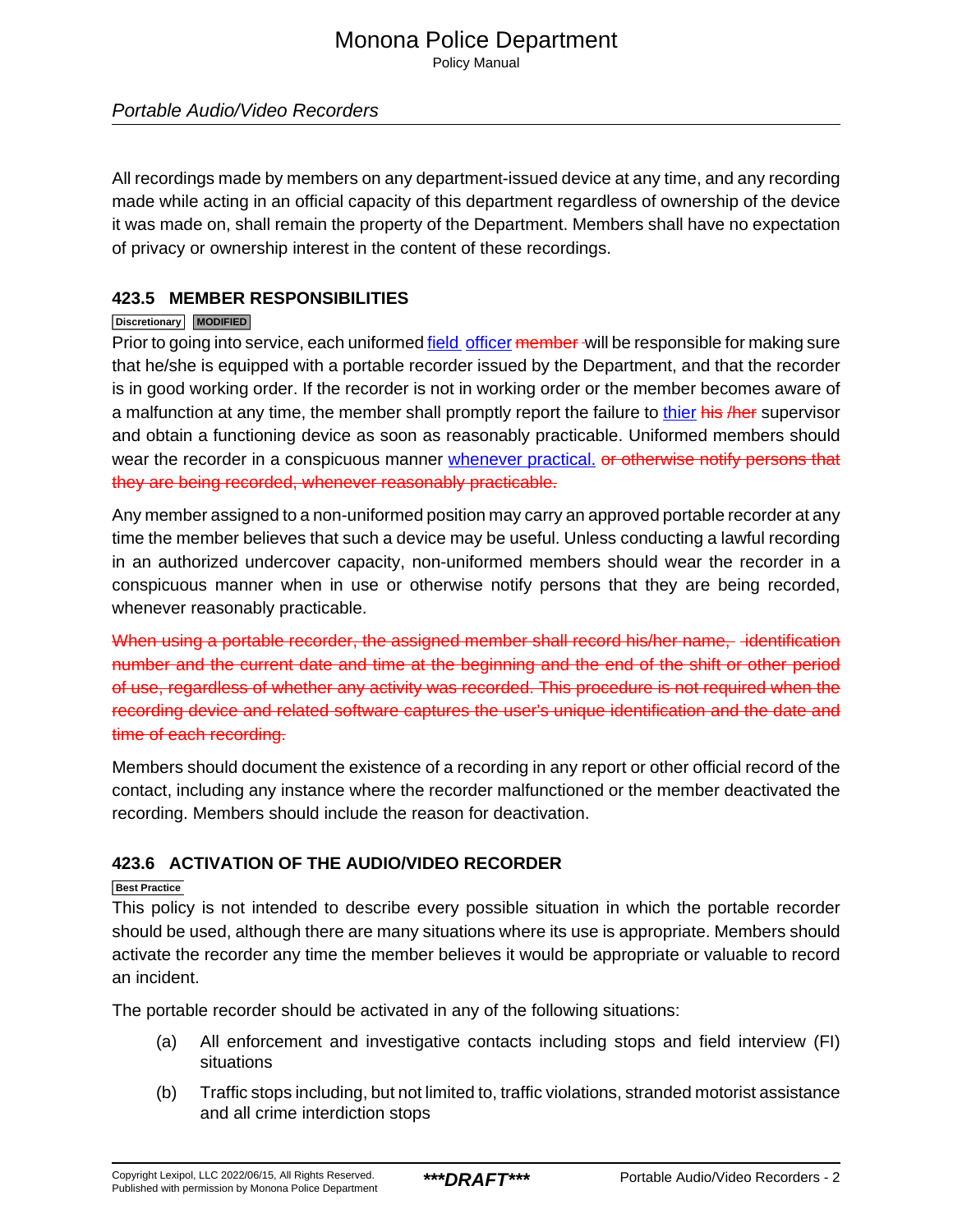- (c) Self-initiated activity in which a member would normally notify Dispatch
- (d) Any other contact that becomes adversarial after the initial contact in a situation that would not otherwise require recording

Members should remain sensitive to the dignity of all individuals being recorded and exercise sound discretion to respect privacy by discontinuing recording whenever it reasonably appears to the member that such privacy may outweigh any legitimate law enforcement interest in recording. Requests by members of the public to stop recording should be considered using this same criterion. Recording should resume when privacy is no longer at issue unless the circumstances no longer fit the criteria for recording.

At no time is a member expected to jeopardize his/her safety in order to activate a portable recorder or change the recording media. However, the recorder should be activated in situations described above as soon as reasonably practicable.

## 423.6.1 CESSATION OF RECORDING

#### **Best Practice**

Once activated, the portable recorder should remain on continuously until the member reasonably believes that his/her direct participation in the incident is complete or the situation no longer fits the criteria for activation. Recording may be stopped during significant periods of inactivity such as report writing or other breaks from direct participation in the incident.

## 423.6.2 SURREPTITIOUS USE OF THE PORTABLE RECORDER

#### **State MODIFIED**

Wisconsin law permits an individual to surreptitiously record any conversation in which one party to the conversation has given their his /her permission (Wis. Stat.  $\S$  968.31(2)(b)).

Members may surreptitiously record any conversation during the course of a criminal investigation in which the member reasonably believes that such a recording will be lawful and beneficial to the investigation.

Members shall not surreptitiously record another department member without a court order unless lawfully authorized by the Chief of Police or the authorized designee.

## 423.6.3 EXPLOSIVE DEVICE

#### **Best Practice**

Many portable recorders, including body-worn cameras and audio/video transmitters, emit radio waves that could trigger an explosive device. Therefore, these devices should not be used where an explosive device may be present.

## **423.7 PROHIBITED USE OF PORTABLE RECORDERS**

#### **Best Practice MODIFIED**

Members are prohibited from using department-issued portable recorders and recording media for personal use and are prohibited from making personal copies of recordings created while onduty or while acting in their official capacity.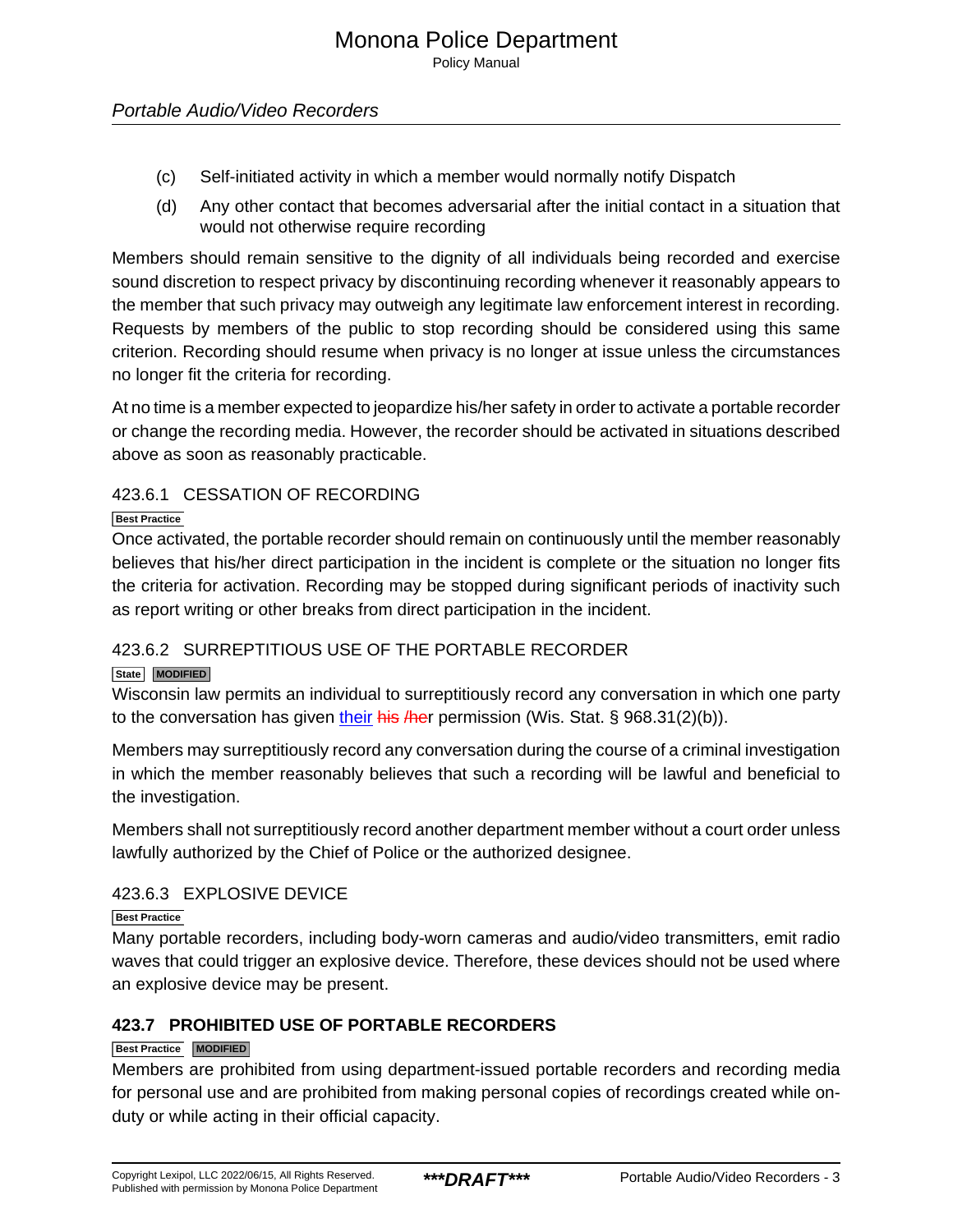## Monona Police Department

Policy Manual

## Portable Audio/Video Recorders

Members are also prohibited from retaining recordings of activities or information obtained while on-duty, whether the recording was created with department-issued or personally owned recorders. Members shall not duplicate or distribute such recordings, except for authorized legitimate department business purposes. All such recordings shall be retained at the Department.

Members are prohibited from using personally owned recording devices while on-duty without the express consent of a Supervisor the -. Any member who uses a personally owned recorder for department-related activities shall comply with the provisions of this policy, including retention and release requirements, and should notify the on-duty supervisor of such use as soon as reasonably practicable.

Recordings shall not be used by any member for the purpose of embarrassment, harassment or ridicule.

## **423.8 IDENTIFICATION AND PRESERVATION OF RECORDINGS**

#### **Best Practice**

To assist with identifying and preserving data and recordings, members should download, tag or mark these in accordance with procedure and document the existence of the recording in any related case report.

A member should transfer, tag or mark recordings when the member reasonably believes:

- (a) The recording contains evidence relevant to potential criminal, civil or administrative matters.
- (b) A complainant, victim or witness has requested non-disclosure.
- (c) A complainant, victim or witness has not requested non-disclosure but the disclosure of the recording may endanger the person.
- (d) Disclosure may be an unreasonable violation of someone's privacy.
- (e) Medical or mental health information is contained.
- (f) Disclosure may compromise an undercover officer or confidential informant.
- (g) The recording or portions of the recording may be protected under the Public Records Law (Wis. Stat. § 19.31 et seq.).

Any time a member reasonably believes a recorded contact may be beneficial in a non-criminal matter (e.g., a hostile contact), the member should promptly notify a supervisor of the existence of the recording.

#### **423.9 RETENTION OF RECORDINGS**

#### **State**

All recordings shall be retained for a period consistent with the requirements of the established records retention schedule but in no event for a period less than 120 days (Wis. Stat. § 165.87).

423.9.1 EXCEPTIONS TO RETENTION REQUIREMENTS FOR BODY-WORN CAMERAS **State MODIFIED**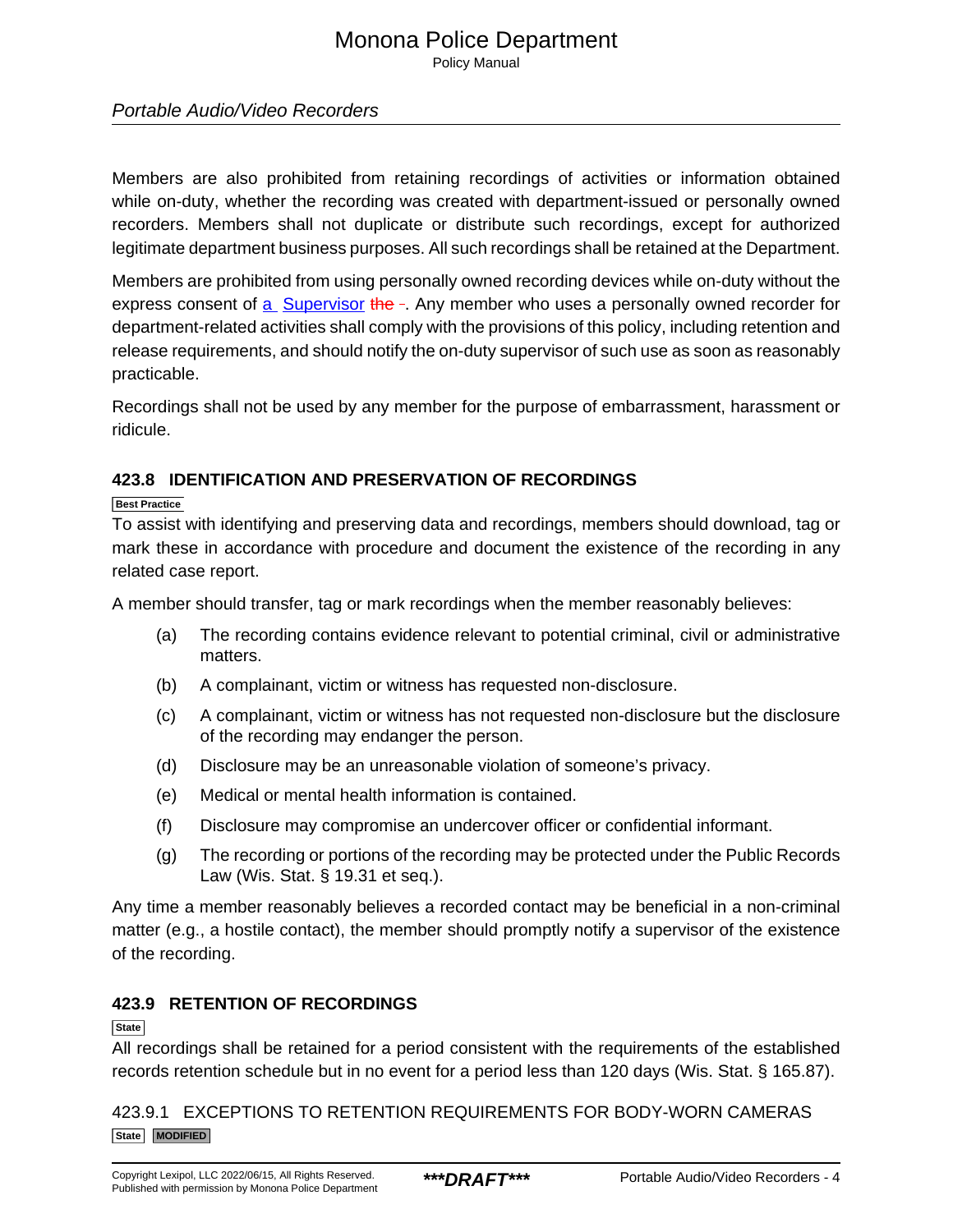## Monona Police Department

Policy Manual

#### Portable Audio/Video Recorders

Exceptions to the 120-day retention period for body-worn cameras are as follows (Wis. Stat. § 165.87):

- (a) Recordings should be retained until the final disposition of any investigation, case, or complaint to which the recordings pertain to any of the following:
	- 1. Death or actual or alleged physical injury to any person in the recording
	- 2. An encounter resulting in custodial arrest
	- 3. A search during a temporary detention pursuant to Wis. Stat. § 968.25
	- 4. An encounter resulting in the use of force except when the only use of force involves the use of a firearm to euthanize an injured wild animal
- (b) Recordings used in any criminal, civil, or administrative proceeding may not be destroyed except upon a final disposition from the court or hearing officer after a determination the recordings are no longer needed, or by an order from the court or hearing officer.
- (c) Recordings may be retained for a period beyond 120 days if a request or directive to preserve the recordings is made before the expiration of that time period by an officer from this department or another law enforcement agency, member of a board of fire and police commission, prosecutor, defendant, or a court.

#### 423.9.2 RELEASE OF AUDIO/VIDEO RECORDINGS

#### **Best Practice**

Requests for the release of audio/video recordings shall be processed in accordance with the Records Maintenance and Release Policy.

#### **423.10 REVIEW OF RECORDED MEDIA FILES**

#### **State MODIFIED**

When preparing written reports, members should review their recordings as a resource (see the Officer-Involved Shootings and Deaths Policy for guidance in those cases). However, members shall not retain personal copies of recordings. Members should not use the fact that a recording was made as a reason to write a less detailed report.

Supervisors are authorized to review relevant recordings any time they are investigating alleged misconduct, or reports of meritorious conduct, or whenever such recordings would be beneficial in reviewing the member's performance.

Recorded files may also be reviewed:

- (a) Upon approval by a supervisor, by any member of the Department who is participating in an official investigation, such as a personnel complaint, administrative investigation, or criminal investigation.
- (b) Pursuant to lawful process or by court personnel who are otherwise authorized to review evidence in a related case.
- (c) By media personnel with permission of the Chief of Police or the authorized designee as subject to open records laws.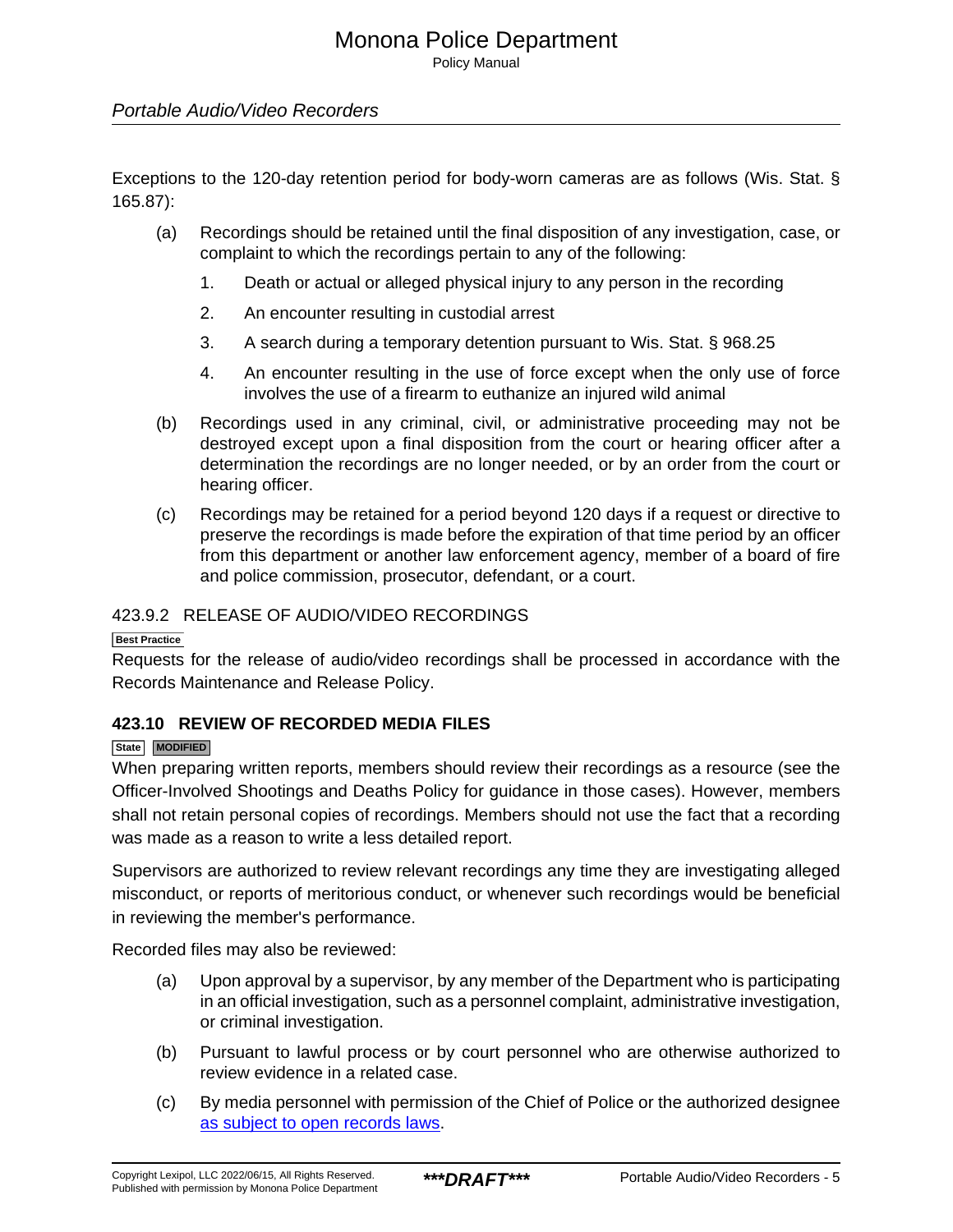(d) In compliance with a public records request, if permitted, and in accordance with the Records Maintenance and Release Policy.

All recordings should be reviewed by the Custodian of Records prior to public release (see the Records Maintenance and Release Policy). Recordings that unreasonably violate a person's privacy or sense of dignity should not be publicly released unless disclosure is required by law or order of the court (Wis. Stat. § 165.87(3)).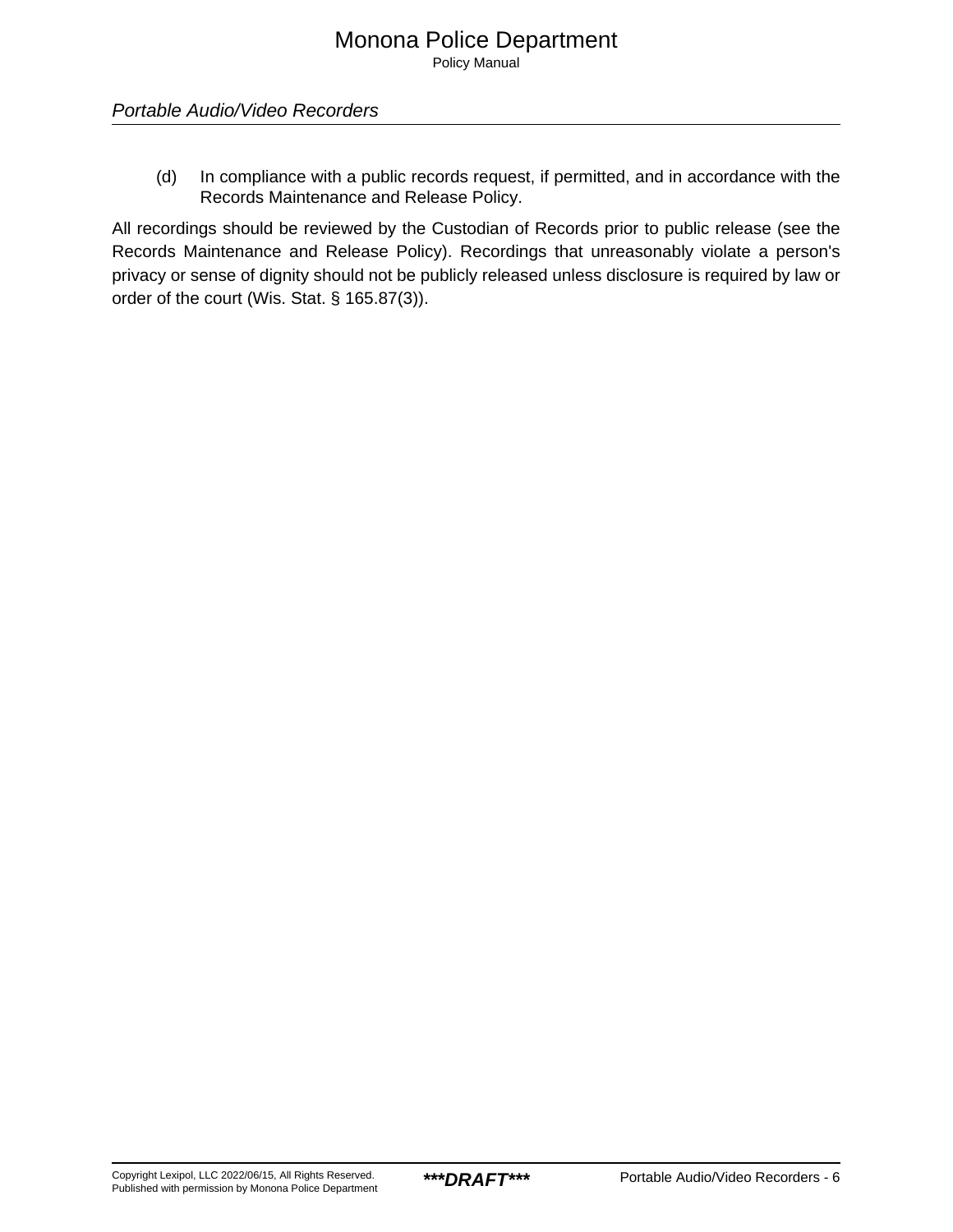# **Squad Mobile Audio Video**

## **421.1 PURPOSE AND SCOPE**

**State**

The Monona Police Department has equipped marked patrol cars with Mobile Audio Video (MAV) recording systems to provide records of events and assist officers in the performance of their duties. This policy provides guidance on the use of these systems.

## 421.1.1 DEFINITIONS

## **Best Practice MODIFIED**

Definitions related to this policy include:

**Activate** - Any process that causes the MAV system to transmit or store video or audio data in an active mode.

**In-car camera system and Mobile Audio Video (MAV) system** - Synonymous terms which refer to any system that captures audio and video signals, that is capable of installation in a vehicle, and that includes at minimum, a camera, microphone, recorder and monitor.

**MAV administrator technician** - Personnel certified or trained in the operational use and repair of MAVs, duplicating methods, storage and retrieval methods and procedures, and who have a working knowledge of video forensics and evidentiary procedures.

**Recorded media** - Audio-video signals recorded or digitally stored on a storage device or portable media.

## **421.2 POLICY**

## **Best Practice MODIFIED**

It is the policy of the Monona Police Department to provide use mobile audio and video technology to more effectively fulfill the department's mission and to ensure these systems are used securely and efficiently.

## **421.3 OFFICER RESPONSIBILITIES**

## **Best Practice MODIFIED**

Prior to going into service, each officers assigned to field operations may will properly equip themselves him /herself with a squad MAV microphone to record audio and video in the field. At the end of the shift, each officer will follow the established procedures for providing to the Department any recordings or used media and any other related equipment. Each officer should have adequate recording media for the entire duty assignment. In the event an officer works at a remote location and reports in only periodically, additional recording media may be issued. Only Monona Police Department identified and labeled media with tracking numbers is to be used.

At the start of each shift, officers should test the MAV system's video operation in accordance with manufacturer specifications and department operating procedures and training. Officers utilizing the MAV's microphone should ensure the systems are properly synced. - If either system is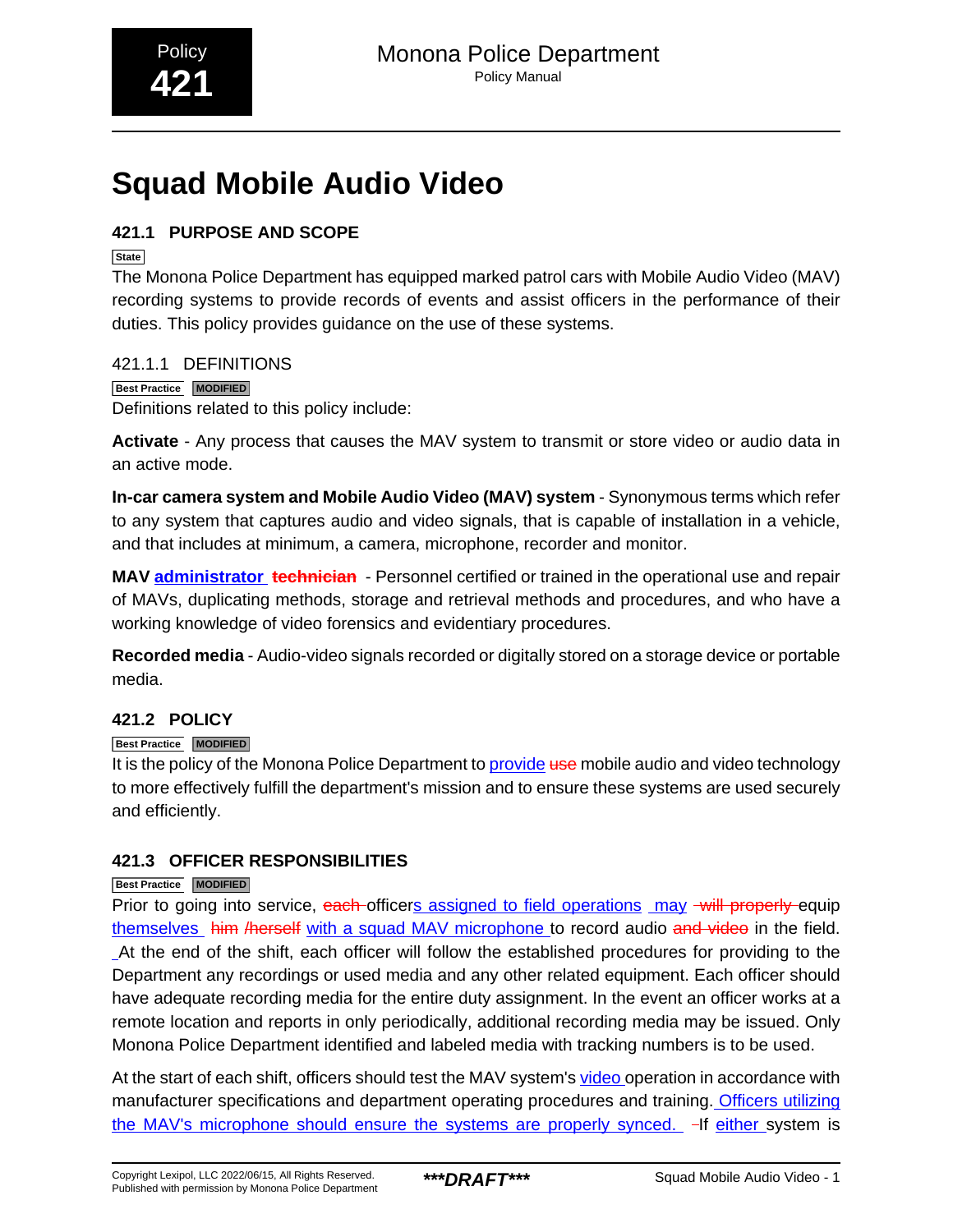malfunctioning, the officer shall take the vehicle out of service unless a supervisor requests the vehicle remain due to limited squad availability.

Although the squad MAV microphone is an elected option, officers may not use it as a substitute for body-worn cameras except in rare and unavoidable circumstances. At the next available opportunity, the officer should work to ensure they are equipped with a body-worn camera.

## **421.4 ACTIVATION OF THE MAV**

#### **Best Practice MODIFIED**

The MAV system is designed to turn on whenever the unit's emergency lights are activated, or other triggers activate the system such as a crash sensor or speed sensor. The system remains on until the emergency lights are turned off or it is turned off manually. The audio portion is independently controlled and should be activated manually by the officer whenever appropriate. When audio is being recorded, the video will also record.

#### 421.4.1

#### **Best Practice MODIFIED**

This policy is not intended to describe every possible situation in which the MAV system may be used, although there are many situations where its use is appropriate. may activate the system any time the believes it would be appropriate or valuable to document an incident.

In some circumstances it is not possible to capture images of the incident due to conditions or the location of the camera. However, the audio portion can be valuable evidence and is subject to the same activation requirements as the MAV. The MAV system should be activated in any of the following situations:

- (a) All field contacts involving actual or potential criminal conduct within video or audio range:
	- 1. Traffic stops (to include, but not limited to, traffic violations, stranded motorist assistance and all crime interdiction stops)
	- 2. Priority responses
	- 3. Vehicle pursuits
	- 4. Suspicious vehicles
	- 5. Arrests
	- 6. Vehicle searches
	- 7. Physical or verbal confrontations or use of force
	- 8. Pedestrian checks
	- 9. OWI investigations including field sobriety tests
	- 10. Consensual encounters
	- 11. <del>Crimes in progress</del>
	- 12. Responding to an in-progress call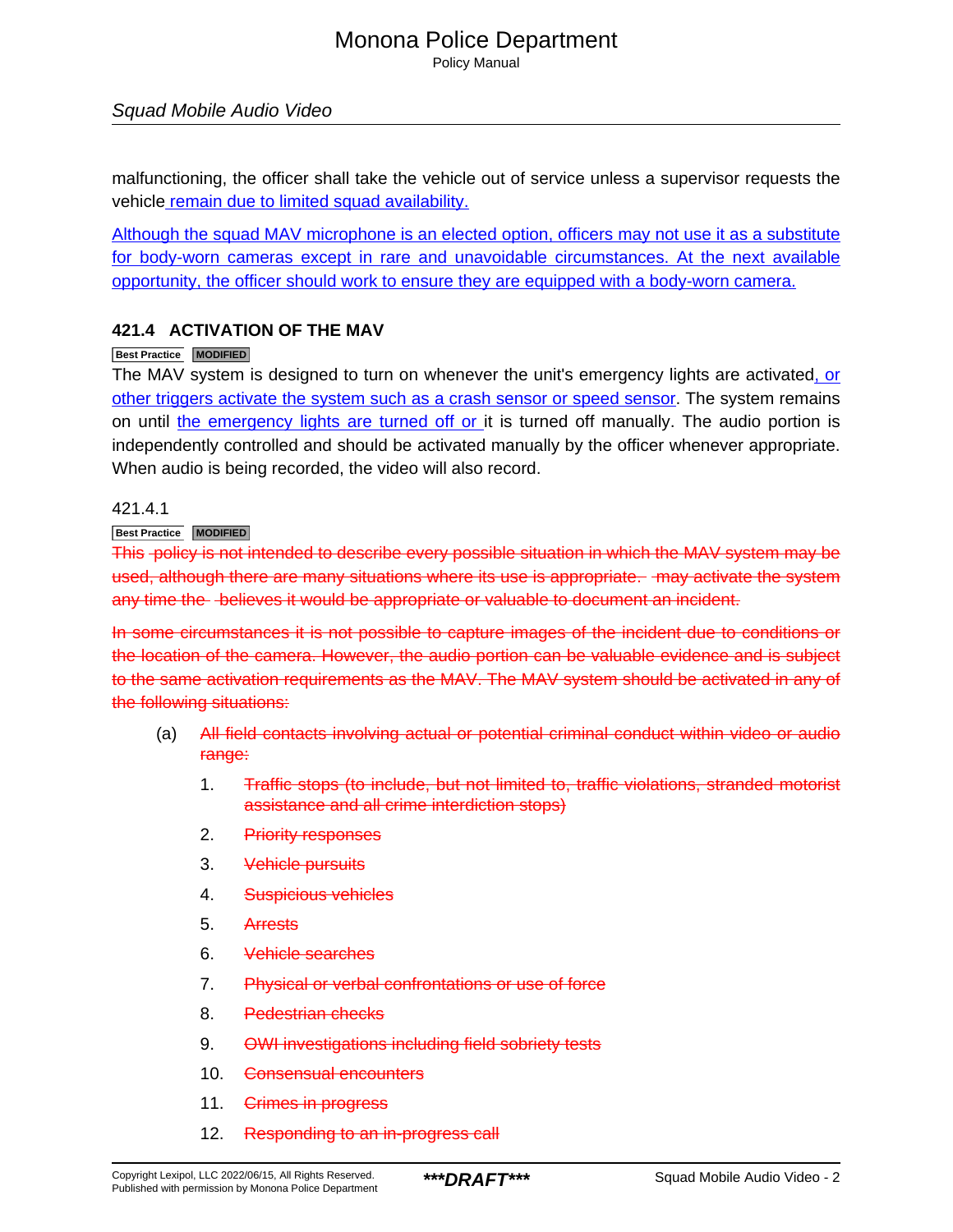- (b) All self-initiated activity in which would normally notify
- (c) Any call for service involving a crime where the recorder may aid in the apprehension and/or prosecution of a suspect:
	- 1. <del>Domestic abuse calls</del>
	- 2. <del>Disturbance of peace calls</del>
	- 3. Offenses involving violence or weapons
- (d) Any other contact that becomes adversarial after the initial contact, in a situation that would not otherwise require recording.
- (e) Any other circumstance where the believes that a recording of an incident would be appropriate.

#### 421.4.2 CESSATION OF RECORDING

#### **Best Practice**

Once activated, the MAV system should remain on until the incident has concluded. For purposes of this section, conclusion of an incident has occurred when all arrests have been made, arrestees have been transported and all witnesses and victims have been interviewed. Recording may cease if an officer is simply waiting for a tow truck or a family member to arrive or in other similar situations.

#### 421.4.3 WHEN ACTIVATION IS NOT REQUIRED

#### **Best Practice**

Activation of the MAV system is not required when exchanging information with other officers or during breaks, lunch periods, when not in service or actively on patrol.

No member of this department may surreptitiously record a conversation of any other member of this department except with a court order or when lawfully authorized by the Chief of Police or the authorized designee for the purpose of conducting a criminal or administrative investigation.

#### 421.4.4 SUPERVISOR RESPONSIBILITIES

#### **Best Practice MODIFIED**

Supervisors should determine if vehicles with non-functioning MAV systems should be placed into service. If these vehicles are placed into service, the appropriate documentation should be made, including notification of Dispatch.

On reasonable intervals, supervisors should validate that:

- (a) Media check-out and check-in procedures are followed.
- (b) Logs reflect the proper chain of custody, including:
	- 1. The tracking number of the MAV system media.
	- 2. The date it was issued.
	- 3. The law enforcement operator or the vehicle to which it was issued.
	- 4. The date submitted.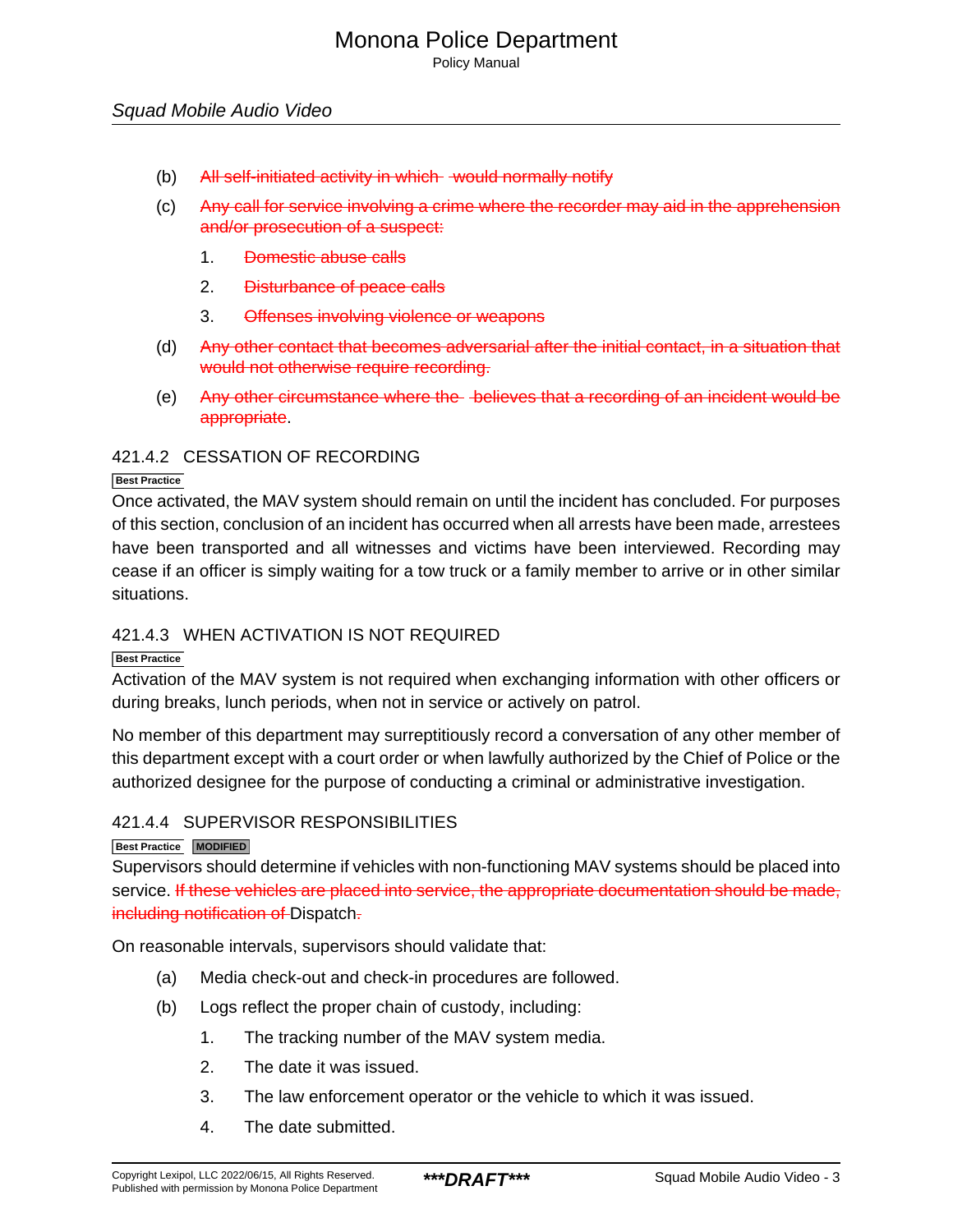- 5. Law enforcement operators submitting the media.
- 6. Holds for evidence indication and tagging as required.
- (c) The operation of MAV systems by new probationary officers employees is assessed and reviewed more regularly than non-probationary officers no less than biweekly.

When an incident arises that requires the immediate retrieval of the recorded media (e.g., serious crime scenes, peace officer-involved shootings, department-involved crashes), a supervisor should shall respond to the scene and ensure that the appropriate supervisor, MAV technician or crime scene investigator - removes the recorded media is preserved. The technician or investigator should ensure the media is recovered and retained appropriately, often as evidence. Copies may be distributed to investigators as appropriate to the investigation.

Supervisors may activate the MAV system remotely to monitor a developing situation, such as a chase, riot or an event that may threaten public safety, officer safety or both, when the purpose is to obtain tactical information to assist in managing the event. Supervisors shall not remotely activate the MAV system for the purpose of surveillance regarding the conversations or actions of an officer.

## **421.5 REVIEW OF MAV RECORDINGS**

#### **Best Practice MODIFIED**

All recording media, recorded images and audio recordings are the property of the Department. Dissemination outside of the agency is strictly prohibited, except to the extent permitted or required by law.

To prevent damage to, or alteration of, the original recorded media, it shall not be copied, viewed or otherwise inserted into any device not approved by the agency MAV technician or forensic media staff. When reasonably possible, a copy of the original media shall be used for viewing (unless otherwise directed by the courts) to preserve the original media.

Recordings may be reviewed in any of the following situations:

- (a) For use when preparing reports or statements
- (b) By a supervisor investigating a specific act of officer conduct
- (c) By a supervisor to assess officer performance
- (d) To assess proper functioning of MAV systems
- (e) By department investigators who are participating in an official investigation, such as a personnel complaint, administrative inquiry or a criminal investigation
- (f) By department personnel who request to review recordings
- (g) By an officer who is captured on or referenced in the video or audio data and reviews and uses such data for any purpose relating to his/her employment
- (h) By court personnel through proper process or with permission of the Chief of Police or the authorized designee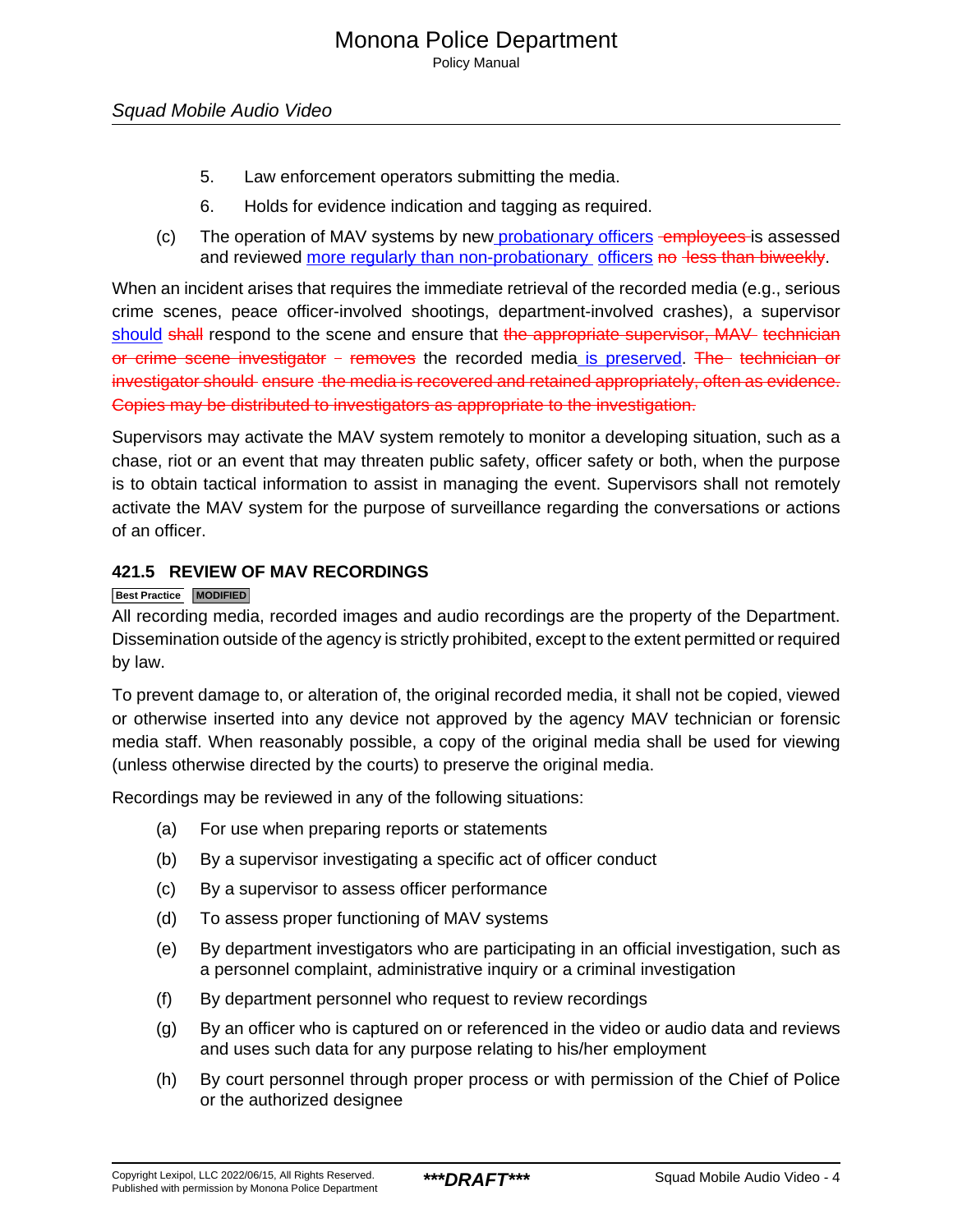- (i) By the media through proper process or with permission of the Chief of Police or the authorized designee
- (j) To assess possible training value
- (k) Recordings may be shown for training purposes. If an involved officer objects to showing a recording, his/her objection will be submitted to the staff to determine if the training value outweighs the officer's objection

Employees desiring to view any previously uploaded or archived MAV recording should submit a request in writing to the . Approved requests should be forwarded to the MAV technician for processing.

In no event shall any recording be used or shown for the purpose of ridiculing or embarrassing any employee.

## **421.6 DOCUMENTING MAV USE**

#### **Best Practice MODIFIED**

If any incident is recorded with either the video or audio system, the existence of that recording shall be documented in the officer's report. If a citation is issued, the officer should make a notation on the back of the records copy of the citation indicating that the incident was recorded.

## **421.7 RECORDING MEDIA STORAGE AND INTEGRITY**

#### **Best Practice MODIFIED**

Once submitted for storage, all recording media will be labeled and stored in a designated secure area. All recording media that is not booked as evidence will be retained for a minimum of 120 days and disposed of in compliance with the established records retention schedule.

#### 421.7.1 COPIES OF ORIGINAL RECORDING MEDIA

#### **Best Practice MODIFIED**

Original recording media shall not be used for any purpose other than for initial review by a supervisor. Upon proper request, a copy of the original recording media will be made for use as authorized in this policy.

Original recording media may only be released in response to a court order or upon approval by the Chief of Police or the authorized designee. In the event that an original recording is released to a court, a copy shall be made and placed in storage until the original is returned.

#### 421.7.2 MAV RECORDINGS AS EVIDENCE

#### **Best Practice**

Officers who reasonably believe that a MAV recording is likely to contain evidence relevant to a criminal offense, potential claim against the officer or against the Monona Police Department should indicate this in an appropriate report. Officers should ensure relevant recordings are preserved.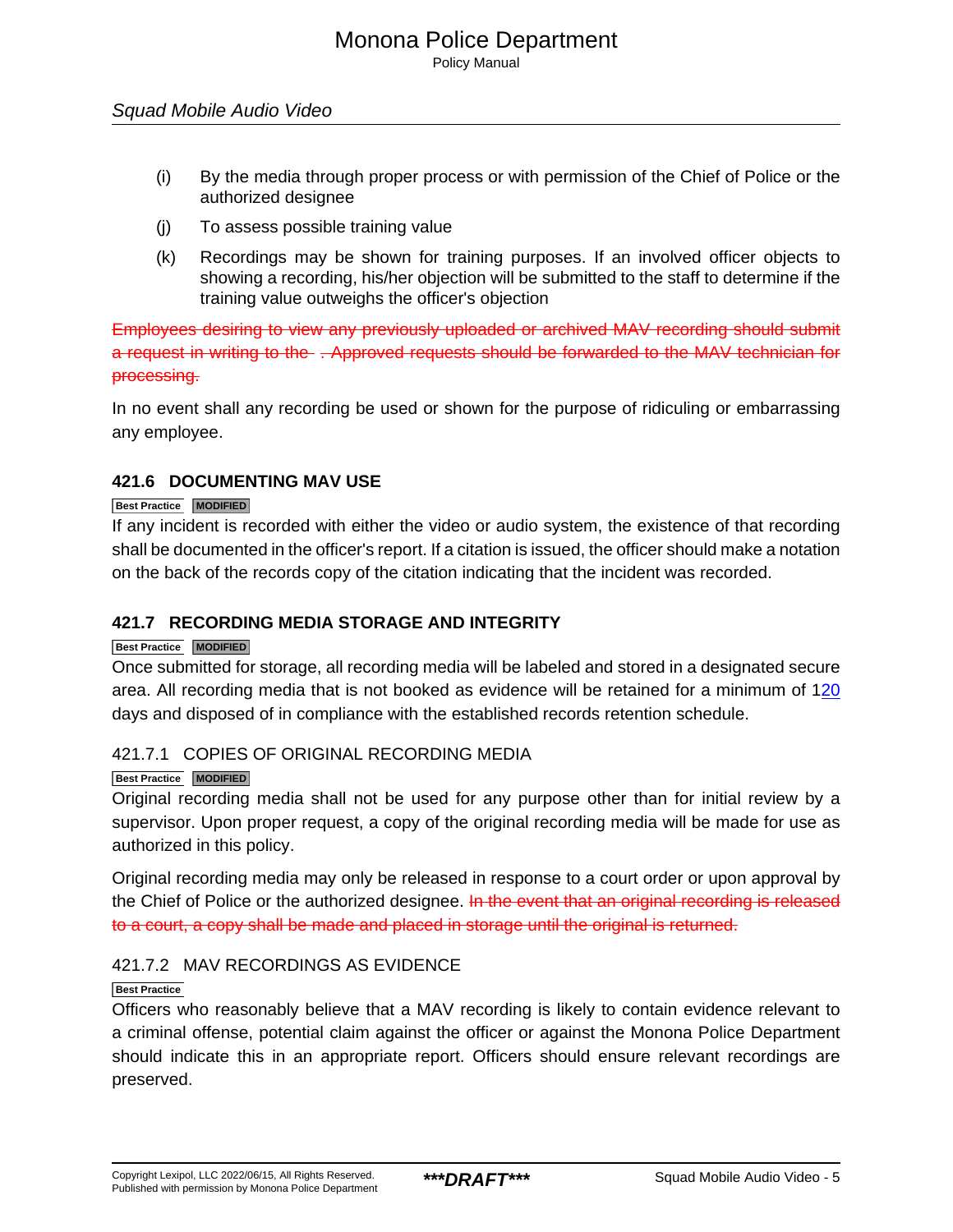#### **421.8 SYSTEM OPERATIONAL STANDARDS**

**Discretionary MODIFIED**

- (a) MAV system vehicle installations should be based on officer safety requirements and vehicle and device manufacturer recommendations.
- (b) The MAV system should be configured to minimally record for 30 seconds, prior to an event.
- (c) The MAV system may not be configured to record audio data occurring prior to activation.
- (d) Unless the transmitters being used are designed for synchronized use, only one transmitter, usually the primary initiating officer's transmitter, should be activated at a scene to minimize interference or noise from other MAV transmitters.
- (e) Officers using digital transmitters that are synchronized to their individual MAV shall activate both audio and video recordings when responding in a support capacity. This is to obtain additional perspectives of the incident scene.
- (f) With the exception of law enforcement radios, cell phones or other emergency equipment, other electronic devices should not be used inside MAV-equipped law enforcement vehicles to minimize the possibility of causing electronic or noise interference with the MAV system.
- (g) Officers shall not erase, alter, reuse, modify or tamper with MAV recordings. Only a supervisor, MAV administrator or other authorized designee may erase and reissue previous recordings and may only do so pursuant to the provisions of this policy.
- (h) To prevent damage, original recordings shall not be viewed on any equipment other than the equipment issued or authorized by the MAV administrator technician.

#### **421.9 MAV ADMINISTRATOR RESPONSIBILITIES**

**Discretionary MODIFIED**

The MAV administrator technician is responsible for:

- (a) Ordering, issuing, retrieving, storing, erasing and duplicating of all recorded media.
- (b) Collecting all completed media for oversight and verification of wireless downloaded media. Once collected, the MAV administrator:
	- 1. Ensures it is stored in a secured location with authorized controlled access.
	- 2. Makes the appropriate entries in the chain of custody log.
- (c) Erasing of media:
	- 1. Pursuant to a court order.
	- 2. In accordance with established records retention policies, including reissuing all other media deemed to be of no evidentiary value.
- (d) Assigning all media an identification number prior to issuance to the field: